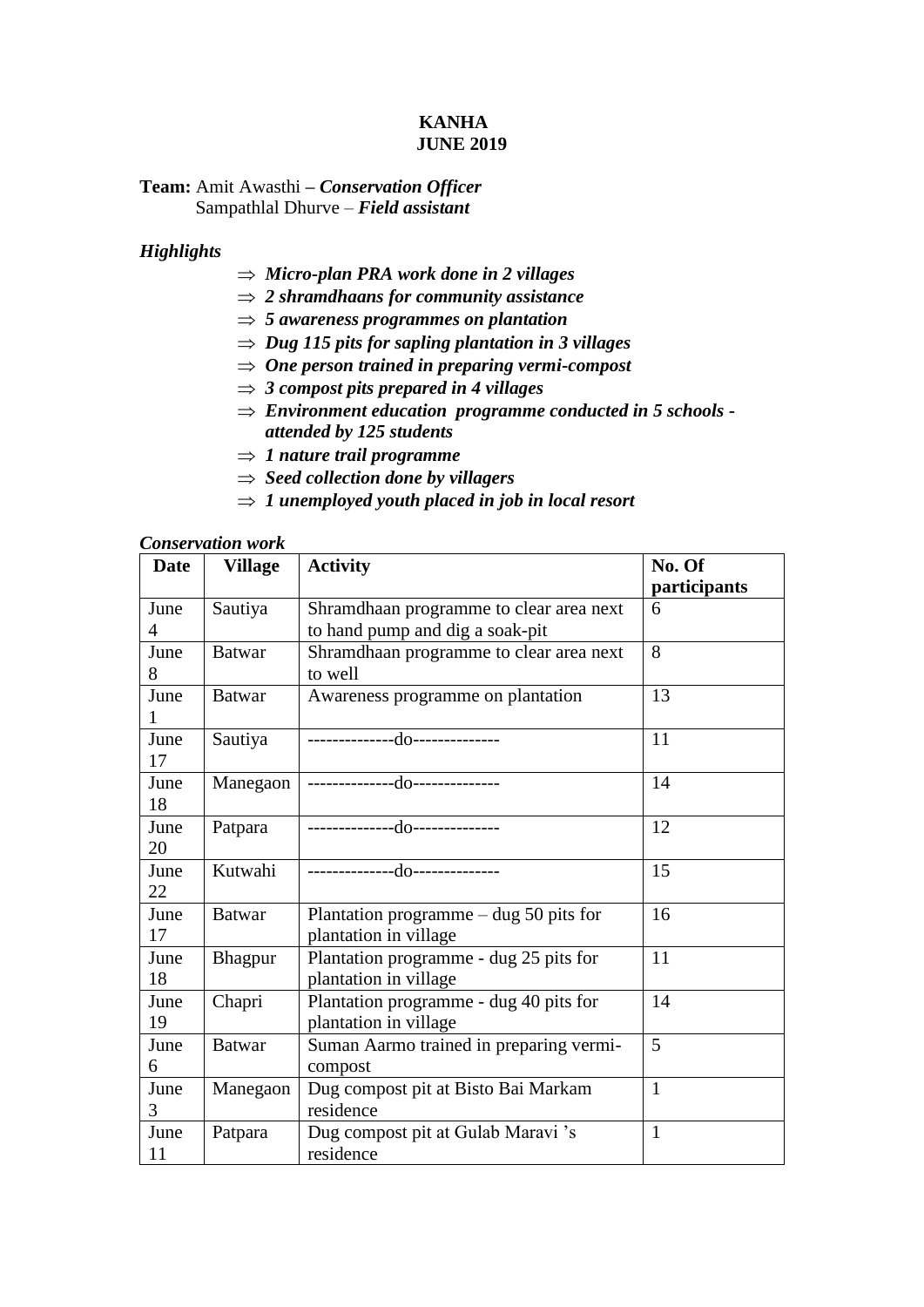| June | Batwar  | Dug compost pit at Drup Singh's residence |  |
|------|---------|-------------------------------------------|--|
| June | Sautiya | Nature trail and seed collection          |  |

In June, we assisted the Forest Department in preparing micro-plans for Chapri and Mocha villages. The micro-plans will be the basis for undertaking various sustainable and eco-friendly village development activities. Activities related to wildlife, water and soil conservation have been included in these micro-plans while taking into consideration the socio-economic requirements of the villagers

In community assistance work, our team organised one programme on June 10 to clean a well at Batwar. Organic litter had accumulated in the well, blown in by the wind. 3 women and 5 youths joined Sampath and Amit in the programme in which they removed the litter and de-silted the well.

A similar programme was organised on June 4 to clear the area next to a hand pump at Sautiya.



 *Batwar - Volunteers clean well and its surroundings* 

During the month, Amit organised 5 awareness programmes on improved farming techniques so that farmers can improve their yield. During the programmes, the farmers were also taught how to treat seeds before planting. Details of the programmes are given in the table above.



*Manegaon - Sampathlal conducts awareness programme on plantation and improved farming techniques*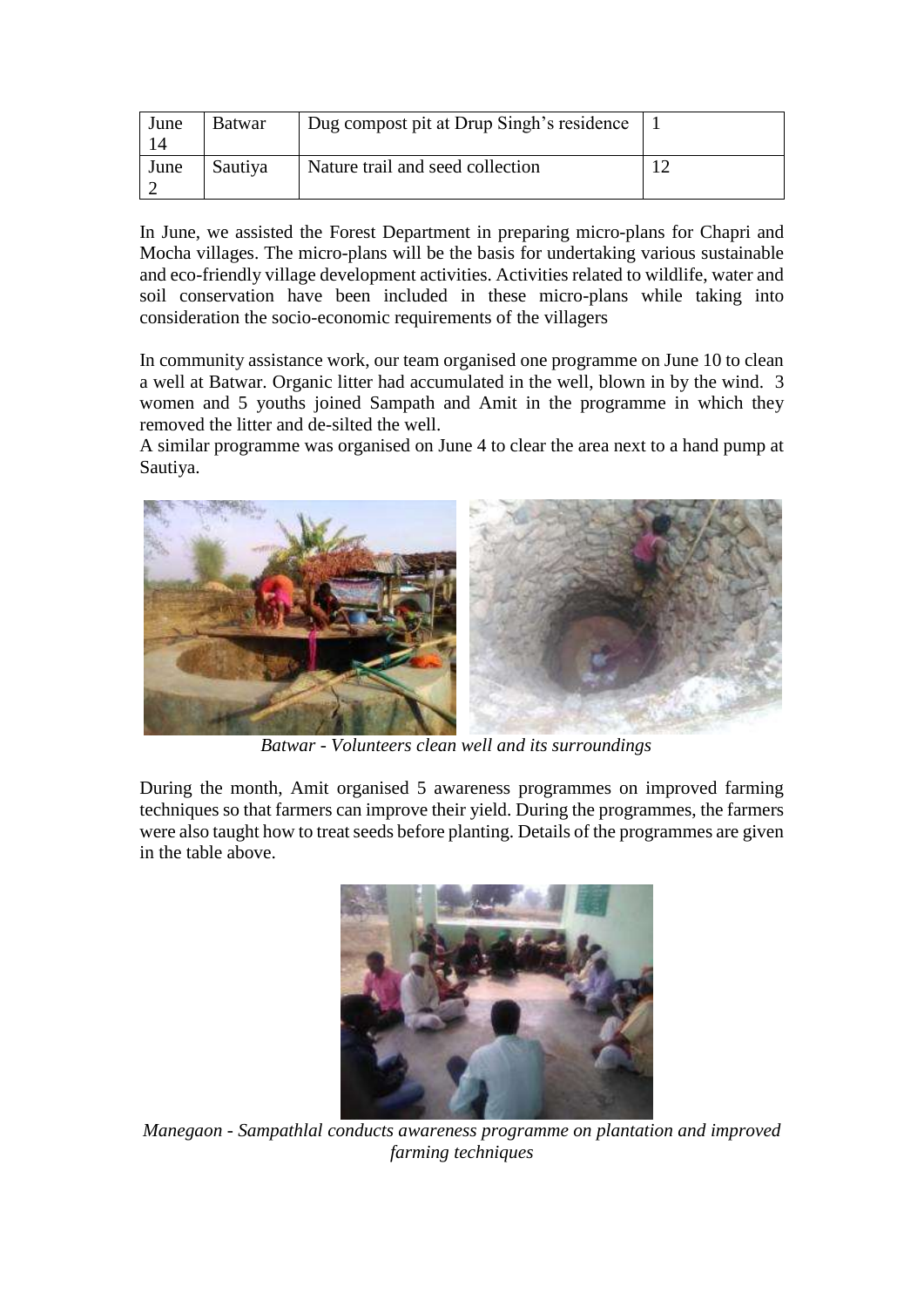In June, we encouraged villagers from Batwar, Bhagpur and Chapri villages to prepare a total of 115 pits for sapling plantation during the monsoon season. Saplings of local trees will be planted in these pits.



*Village youths digging pits in Chapri village*

On June 6, our team provided training in preparing vermi-compost to Suman Aarmo of Batwar village. During the training, she was taught technique to prepare, maintain and use vermi-compost.



*Batwar – Suman Aarmo trained in preparing vermi-compost*

Our team encourages organic farming as part of our strategy to reduce the impact of chemical fertilisers on fields adjoining prime wildlife areas. Part of our work includes assistance to villagers in setting up vermi-compost tanks and compost pits.

During June, we helped 6 villagers dig compost pits –Bisto Bai Markam of Manegaon on June 3, Gulab Maravi of Patpara on June 11, Drup Singh's of Batwar on June 14.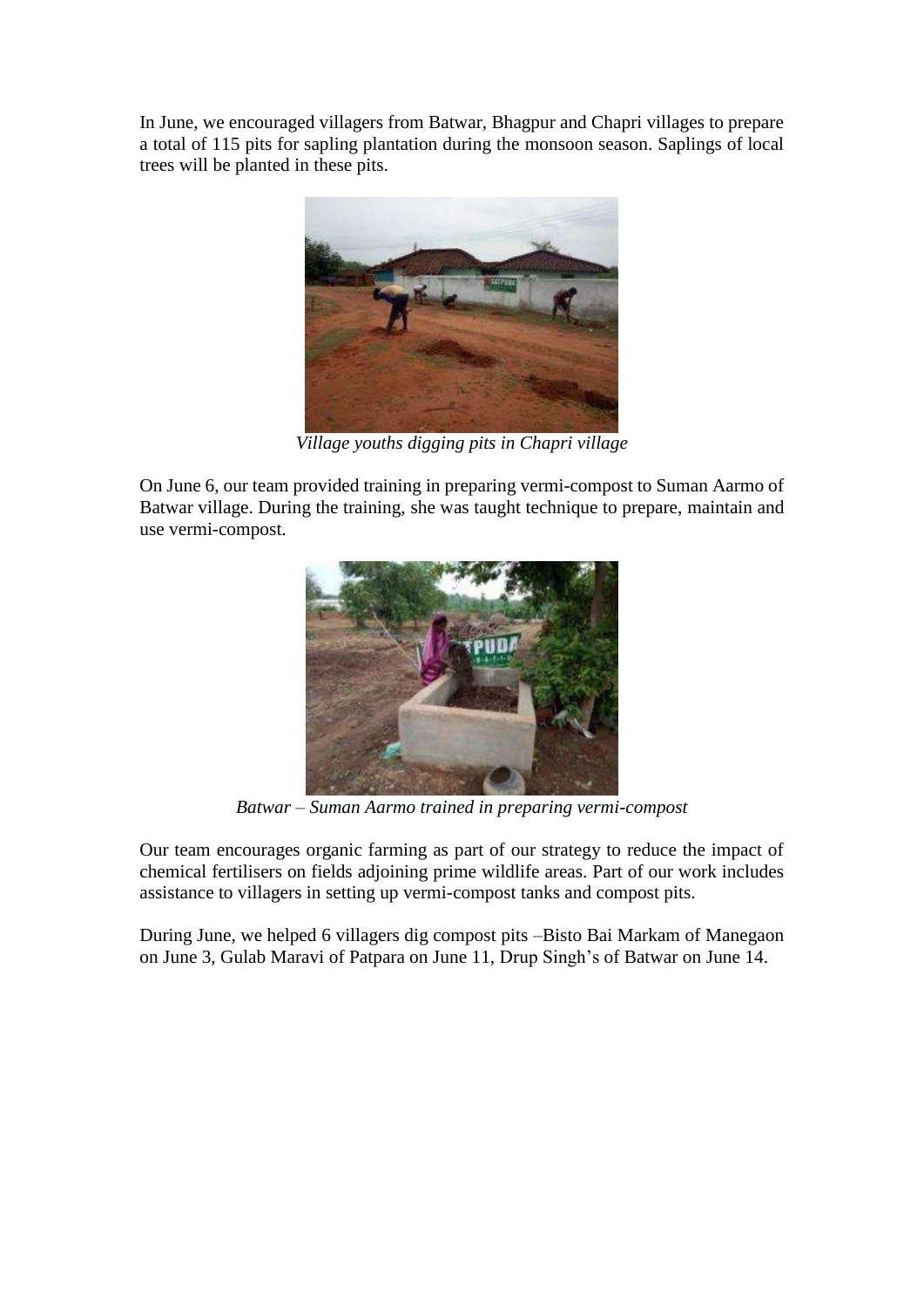

 *Patpara - Compost pit dug with our assistance at Gulab Maravi's house*

On 21 June, we organised a meeting to resolve various issues of the villagers. On our invitation, Shri Narayan Singh Patta, MLA of Bichiya (Mandla) attended the meeting of Local Advisory Committee with guides and gypsy drivers. During the meeting, the guides and gypsy drivers requested the committee members to try and increase the number of gypsy vehicles and provide tourism-related livelihood to more village youths. They also requested them to shift a proposed tiger safari from Chapri to Kutwahi. Shri Narayan Singh Patta has agreed to work on these issues.



*MLA interacting with gypsy drivers and guides during meeting*

Amit and Sampath led children of Sautiya on a nature trail on June 2. On the trail, they helped children identify various species of plants and animals and explained the importance of preserving our environment. Children collected seeds of local trees during the trail.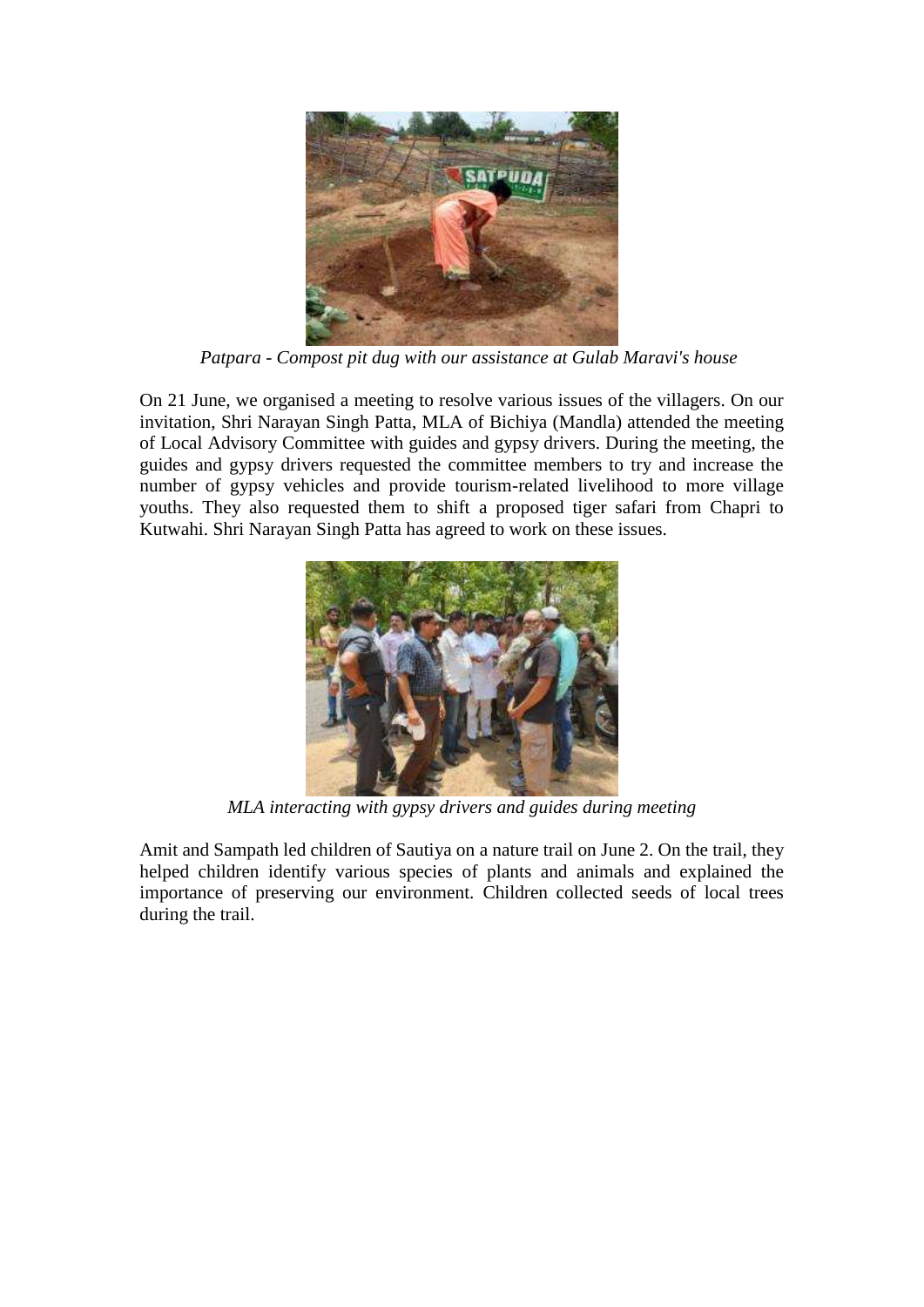

*Sautiya - Sampath speaks to village children about conservation during nature trail*

# *Environment education*

There were 5 classroom programmes in schools.

| S.             | Date    | School                          | Village       | participants |
|----------------|---------|---------------------------------|---------------|--------------|
| no             |         |                                 |               |              |
|                | June 20 | Government Middle School (GMS)  | <b>Batwar</b> | 28           |
| 2              | June 22 | Government Primary School (GPS) | Kutwahi       | 28           |
| $\overline{3}$ | June 24 |                                 | Patpara       | 25           |
|                | June 27 |                                 | <b>Batwar</b> | 20           |
| 5              | June 29 |                                 | Manegaon      | 24           |
|                |         |                                 | <b>Total</b>  | 125          |



 *Manegaon - Students listen to Sampathlal's lecture on wildlife conservation*

## *Employment Cell*

We helped 1 youth get a job during the month of June.

| S.  | <b>Date</b> | <b>Village</b> | <b>Name</b> | <b>Monthly</b>   | <b>Education</b> | Age | Job       |
|-----|-------------|----------------|-------------|------------------|------------------|-----|-----------|
| No. |             |                |             | <b>Salary in</b> |                  |     |           |
|     |             |                |             | rupees           |                  |     |           |
| 1.  | June        | Patpara        | Sachin      | $4500/-$         | Q <sup>th</sup>  | 19  | Waiter at |
|     | 11          |                | Dhurve      | Meals            | standard         |     | Kanha     |
|     |             |                |             |                  |                  |     | Resort,   |
|     |             |                |             |                  |                  |     | Mocha     |